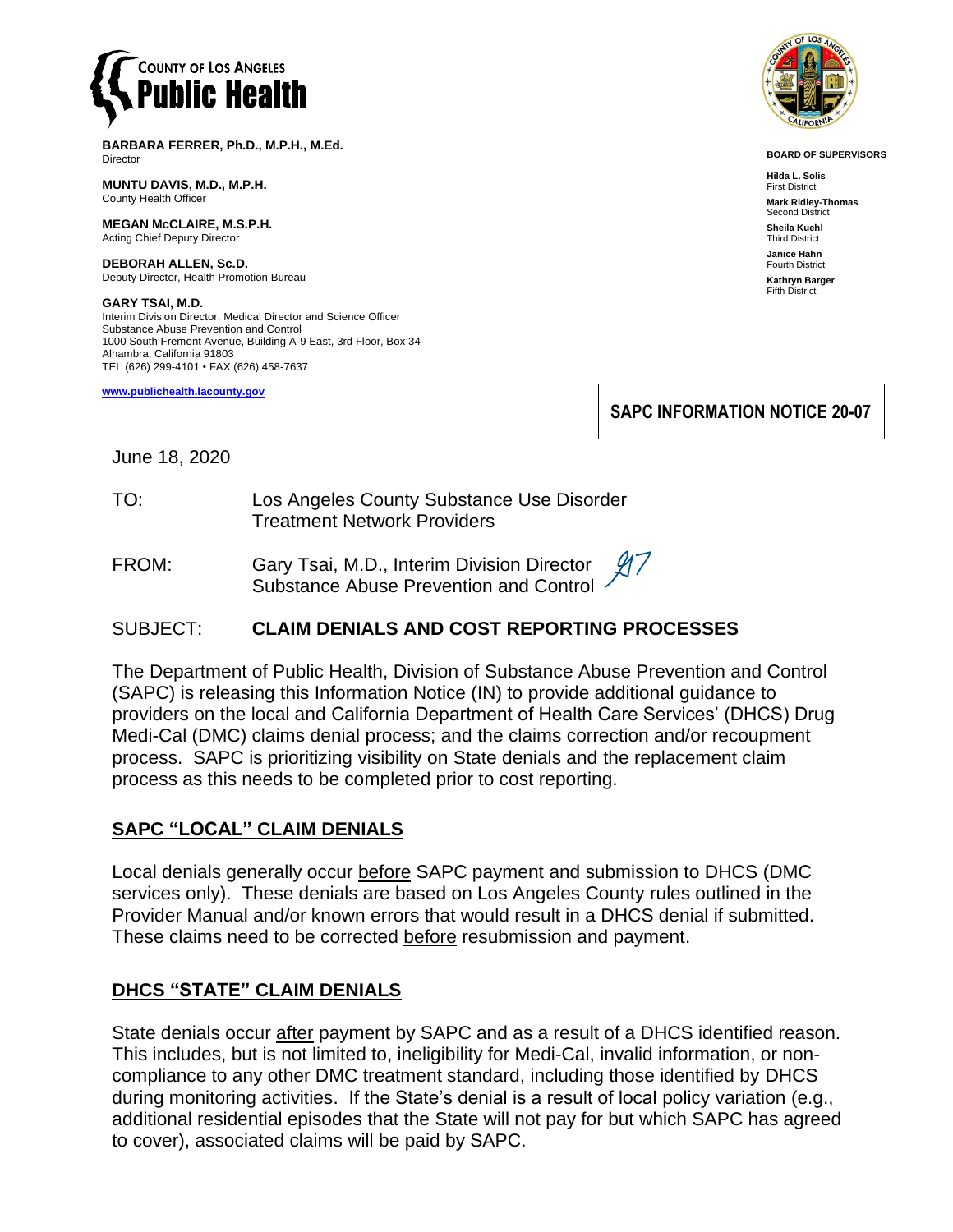## **SYSTEM VISIBILITY ON DENIED CLAIMS**

The MSO KPI Dashboard 2.0 ("Managed Services Organization Key Performance Indicator") has two views that Network Providers can use to identify denied claims:

- Local Denied Claims: The MSO KPI Dashboard 2.0 Claim Denial View includes information on SAPC denials.
- State Denied Claims: The MSO KPI Dashboard 2.0 State Denial View includes information on DHCS denials only if recouped by SAPC. Therefore, SAPC needs to trigger recoupments before Network Providers can correct State denials. SAPC is in the process of posting denials for previous Fiscal Years, as outlined below.

Both of these MSO KPI Dashboard 2.0 views support Network Providers in resolving claim denials and expediting reimbursement. As SAPC moves to fully implement its recoupment process, these tools will display more complete information. It is essential for providers to closely monitor both views, as well as the County's Explanation of Benefits (EOB) and/or State's Health Care Claim Payment/Advice (835), to be able to replace denied claims expeditiously to minimize impact of recoupments.

# **GUIDE TO CLAIM DENIAL RESOLUTION AND CROSSWALK**

The *[Quick Guide to Identifying Claim Denials,](http://publichealth.lacounty.gov/sapc/NetworkProviders/FinanceForms/DenialCrosswalk/QuickGuideIdentifyingDenials.pdf) [Sage Claim Denial Reason and Resolution](http://publichealth.lacounty.gov/sapc/NetworkProviders/FinanceForms/DenialCrosswalk/ClaimDenialReasonAndResolutionCrosswalkForProviders.pdf)  [Crosswalk](http://publichealth.lacounty.gov/sapc/NetworkProviders/FinanceForms/DenialCrosswalk/ClaimDenialReasonAndResolutionCrosswalkForProviders.pdf)* and *[Guide to Claim Denial Resolution](http://publichealth.lacounty.gov/sapc/NetworkProviders/FinanceForms/DenialCrosswalk/DenialCrosswalkInstructionsVersion2.0.pdf) and Crosswalk* are designed to walk providers through the process of identifying and resolving local and State denials. Network Providers need to be familiar with these documents and understand how to resolve any denials to ensure payment for allowable claims. Not all claims can be replaced and resubmitted; this includes but is not limited to duplicate claims, unallowable same day billing [\(DHCS IN 17-039](https://www.dhcs.ca.gov/formsandpubs/ADPBulletins/MHSUDS%20Information%20Notice%2017-039%20-%20Same%20Day%20Billing%20Requirements.pdf) and [Enclosure](https://www.dhcs.ca.gov/formsandpubs/Documents/MHSUDS%20Information%20Notices/MHSUDS_IN_17-023_Enc1.pdf) or future updates), when patients become ineligible for Medi-Cal during the DMC treatment episode, or other reasons including those outlined in the **DHCS DMC Billing Manual** (or future updates) unless more flexible county rules prevail per the Provider Manual.

## **STATE RECOUPMENT TIMELINE**

SAPC is in the process of loading State denials into Sage for Fiscal Year (FY) 18-19 and FY 19-20, which will trigger recoupments and enable to make corrections and submit replacement claims, if allowable. Denied claims from FY 17-18 will not be loaded and recouped. SAPC will begin and titrate the recoupment process in a strategic manner to reduce the financial impact on providers and to allow for the resolution and resubmission process. SAPC will also be communicating with Network Providers on an ongoing basis as part of this recoupment process.